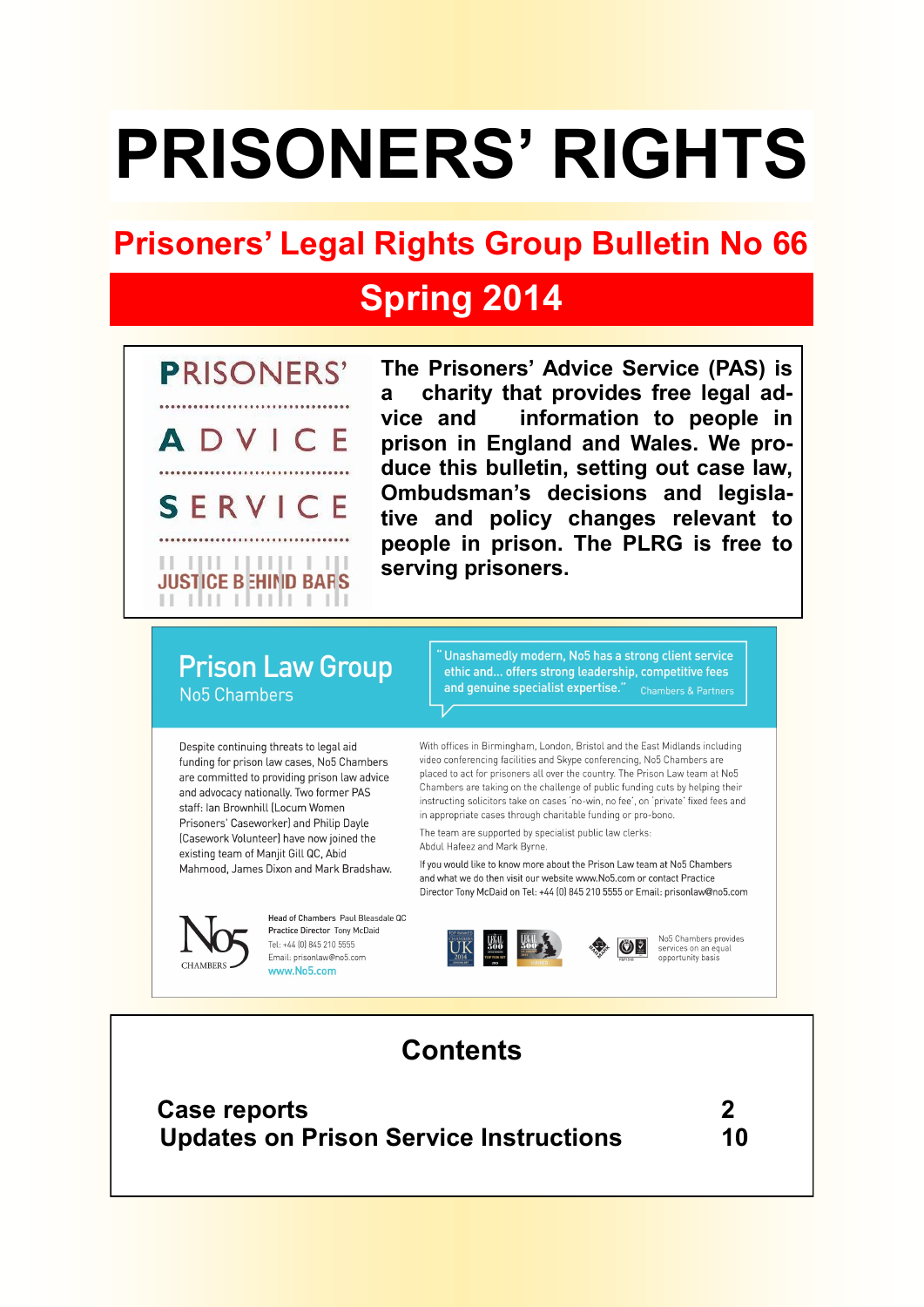#### **PAROLE BOARD QUESTIONNAIRE**

Included in this issue is a questionnaire from the Parole Board. This is not connected to PAS but we have agreed to distribute it.

It is intended to help them to better deal with the increase in Oral Hearings following the case of Osborne and Booth vs The Parole Board .

# **CASE REPORTS**

#### **LEGAL AID CUTS IN PRISON LAW**

#### **R (The Howard League of Penal Reform and the Prisoners' Advice Service) v The Lord Chancellor [2014] EWHC 709 (Admin)**

This case concerned two separate claims on related issues regarding the changes to legal aid for prison law introduced by the Criminal Legal Aid (General) (Amendment) Regulations 2013. The first challenge related to the lack of sufficient consultation concerning aspects of the changes and the second related to the removal from the scope of criminal legal aid funding of certain areas and how this has created unacceptable risks of unfair decision making where fundamental rights are at stake, and of interference with the common law and Article 6 ECHR right of access to justice.

The claimants submitted that the consultation was flawed with respect to criminal legal aid funding for Parole Board hearings for pre tariff reviews and return to open condition cases. The substantive challenge focused on the removal from the scope of criminal legal aid in prison law cases in seven areas: pre tariff reviews before the Parole Board, eligibility of women prisoners for mother and baby units, segregation and placement in closed supervision centres, category A reviews, access to offending behaviour courses, resettlement on leaving prison and disciplinary proceedings where no additional days could be awarded.

In respect of the first challenge, the court found there was no breach in the defendant's duty to consult as the common law duty of consultation is triggered only in relation to a fundamental change. The court was of the view the 'fundamentally' different threshold had not been crossed in this case.

The claimants' primary contention was that the removal of criminal legal aid in the selected areas specified above was bound to lead to unfair decision making. The court however did not regard it as arguable that the very high threshold established in the case of *R (Refugee Legal Centre) v Secretary of State for the Home Department* had been met as it was of the view that there has to be a proven risk of procedural unfairness inherent in the system itself.

The court further found no breach of Article 6 ECHR as far as access to justice was concerned and was of the view that the irrationality and *ultra vires* arguments put forward by the claimants were too weak.

Although permission was refused the court did hint to the fact that both claims faced the problem of prematurity and that individual cases might be brought in the future. In the meantime however, the court maintained that the correct forum for advancing concerns regarding the legal aid cuts in prison law remained the political one.

The claims have been appealed; at the time of printing the claimants are awaiting the outcome of the Court of Appeal paper review.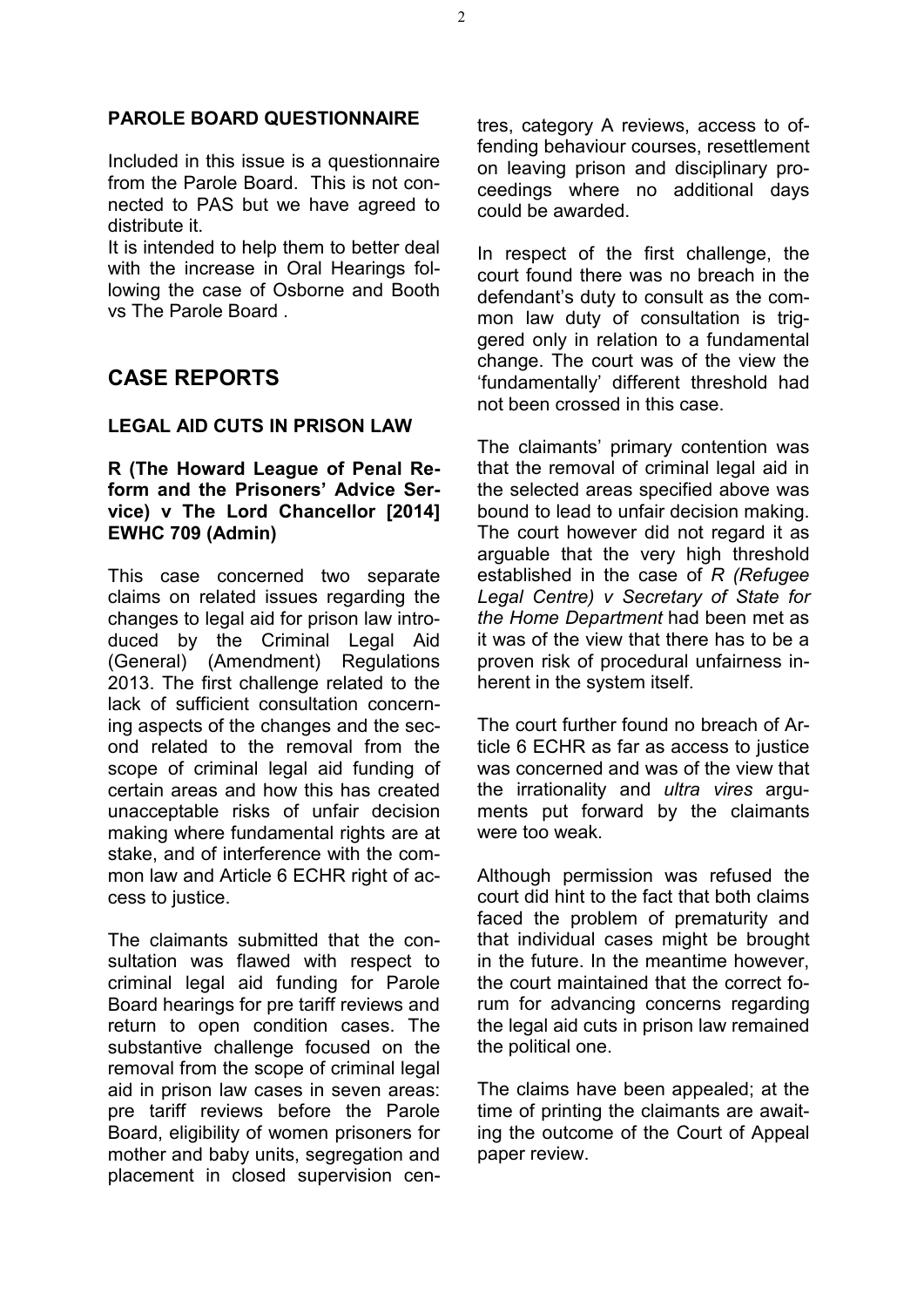#### **LICENCE CONDITIONS**

#### *R (Gul) v Secretary of State for Justice* **[2014] EWHC 373 (Admin)**

The claimant challenged two nonstandard licence conditions imposed on him. He was convicted of five counts of disseminating terrorist publications, contrary to section 2 of the Terrorism Act 2006. He was sentenced to a period of five years' imprisonment, and released on licence in 2012.

The first condition the claimant challenged stated that he must not 'attend or organise any meetings or gatherings other than those convened solely for the purposes of worship without the approval of [his] supervising officer'. The second, condition was that he must not 'have in his possession any printed or electronically recorded material or handwritten notes which … promote the destruction of or hatred for any religious or ethnic group or that celebrates, justifies or promotes acts of violence, or that contain information about military or paramilitary technology, weapons, techniques or tactics, without the prior approval of [his] supervising officer'.

These non-standard conditions, which are intended for extremist offenders, are set out in Probation Instruction 07/2011, Annex B. The claimant argued the conditions were (i) tainted by procedural unfairness, (ii) violated the common law principle of legal certainty, (iii) were *ultra vires*, and (iv) violated Articles 8, 10 and 11 of the ECHR.

#### *Procedural fairness*

The claimant stated the defendants had failed to adequately involve him in the decision to impose the licence conditions. This ground failed on the basis of evidence that when the claimant was informed of the licence conditions prior to release he had not disputed them at any stage, despite having the opportunity to do so in meetings with his probation officers.

*Common law principle of legal certainty*  The court rejected the claimant's argument that the terms of the conditions were insufficiently precise. It held that the restrictions imposed on the claimant were clear. Indeed, the claimant's understanding of the relevant restrictions was evidenced by his requesting and obtaining prior approval to attend meetings on several occasions. Furthermore, he had been able to seek advice from both his lawyers and his probation officers, whom he met weekly, so as to foresee to a reasonable degree the consequences of his actions.

#### *Ultra vires and legal certainty*

The claimant argued that under s.250 of the CJA 2003 any conditions included in a licence had to be prescribed in the Criminal Justice (Sentencing) (Licence Conditions) Order 2005 (the Order), and that the scope of the Order did not permit the conditions imposed.

The court determined that s.250 of the CJA authorises the Order to prescribe the 'kinds' of 'other conditions' which may engage ECHR rights, and that therefore, the non-standard conditions in question were not in themselves *ultra vires*.

The claimant further argued that the language of the CJA and the Order was so lacking in clarity that it breached the common law principle of legal certainty. The court stressed that the common law test for legal certainty poses a high threshold of uncertainty before a provision may become invalid, and in the instant case, that test was not met.

#### *Violation of the ECHR*

The claimant argued that the disputed conditions interfered with his rights un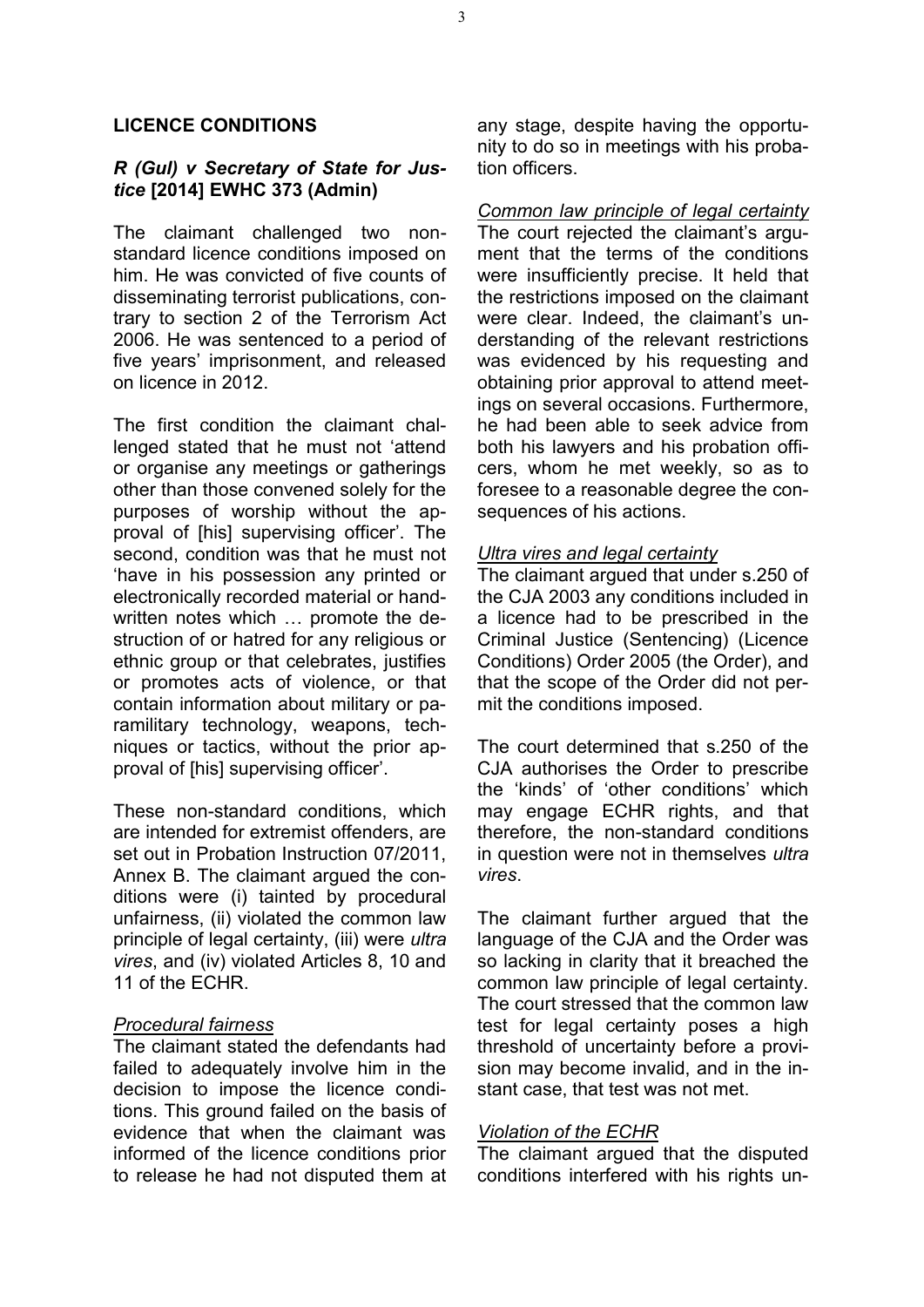der Articles 8, 10, and 11 of the ECHR and that the defendant had failed to show that this interference was 'in accordance with the law', 'necessary in a democratic society', and that a fair balance had been struck.

The court questioned whether the disputed conditions had interfered with the claimant's life to such an extent as to engage the ECHR. However, it held that even if they had done so, in light of the nature of the claimant's offence they were necessary and struck a fair balance.

Accordingly, the court dismissed the application.

## **HDC (DAMAGES)**

#### *McCreaner v MoJ [2014] EWHC 569 (QB)*

The claimant is a former prisoner suing for damages. Mr Creaner claimed he spent four months longer in prison than he ought to have done because the prison did not release him at his correct HDC date following the Supreme Court judgment in the case of *Noone [2010] UKSC 30.* Mr McCreaner claimed damages for false imprisonment, negligence, misfeasance in public office and breach of the HRA.

Prior to *Noone,* prisoners were assumed to serve multiple sentences in the order in which they were pronounced in court, and short sentences could not be 'single termed' with longer sentences. As a result, the claimant had been told he was not eligible for HDC, because his last sentence of 2 months – on which his eligibility for HDC relied - was too short.

The Supreme Court judgment in *Noone* was handed down on 30 June 2010,

some six months after permission had been granted for Ms Noone to appeal the Court of Appeal decision. No contingency planning had taken place by the defendant in the event that Ms Noone should have won her case given the large number of prisoners that could be affected by the judgment.

On 1 July 2010 the MoJ wrote to prison governors asking them to identify prisoners affected by *Noone*, so that they would be in a position to quickly recalculate HDC, and licence and sentence expiry dates. At HMP Wayland, where the claimant was held at the time, work began to identify prisoners who would need their sentence dates recalculated.

On 13 August 2010 a draft PSI 55/2010 was issued for urgent dissemination, giving guidance to staff in calculating sentences in light of *Noone*.

On 20 August the MoJ emailed all the prisons to implement PSI 55/2010 immediately with a target date of 1 September. HMP Wayland worked over the bank holiday to identify and recalculate the dates of affected prisoners. It became clear that the claimant's eligibility fell in early July, 2 months' previously.

The claimant received a HDC2 form on 2 September, which he promptly returned. For some reason this HDC2 form was not received at the custody office until 9 September. The prison said it forwarded it to probation the next day.

The prison stated they chased the probation service for their report on 5 October. When the claimant's solicitor also chased probation for progress. Probation replied that they only received the request from the prison on 6 October and their report was not due until 20 October.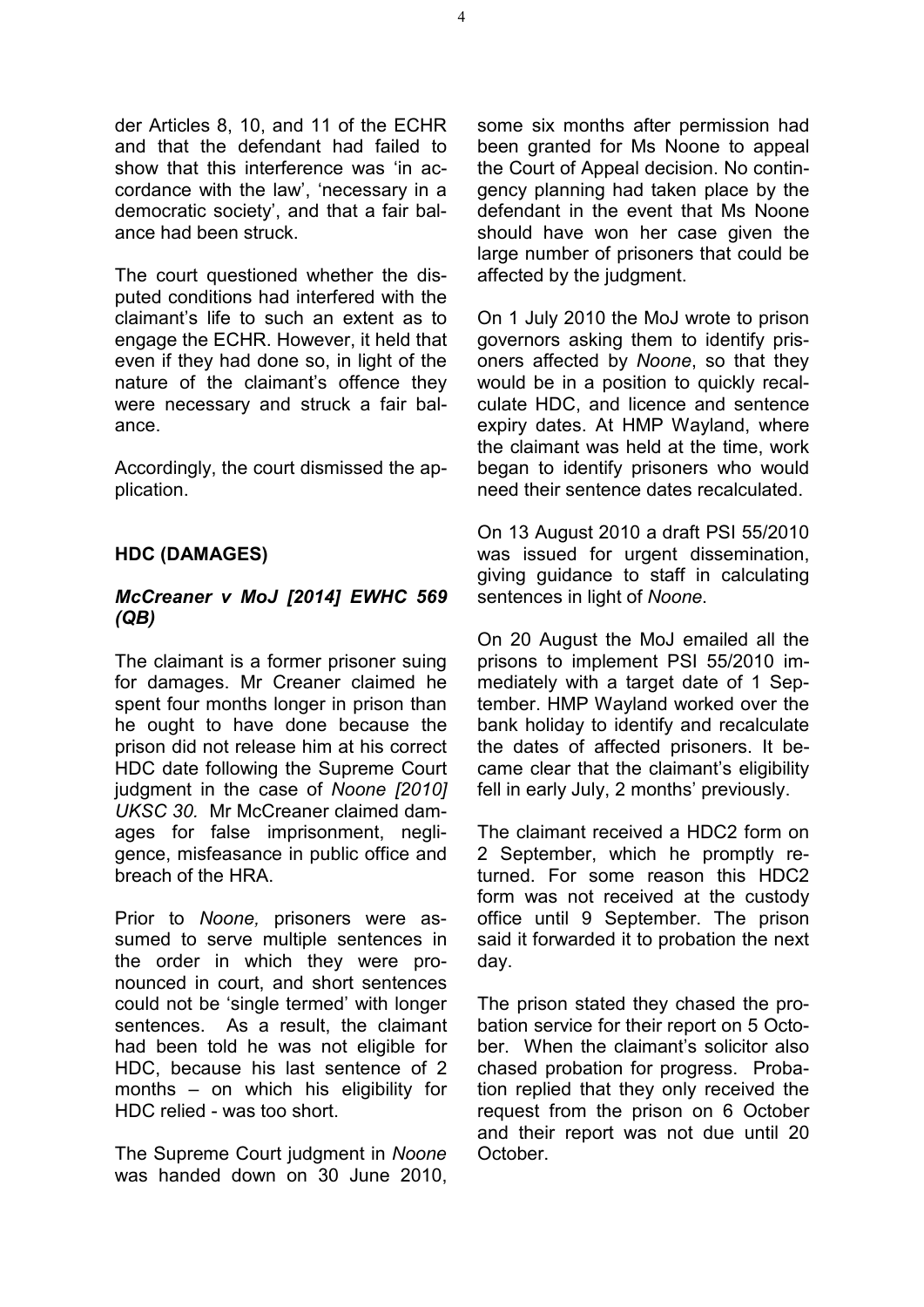On 18 October the prison chased probation again and its report was received the following day. On 26 October the governor reviewed the application and authorised release on HDC. The claimant was released on HDC 2 days later, only 16 days before his release date in any event.

#### *False Imprisonment*

The claimant argued that he was falsely imprisoned for 119 days from 1 July, when he became eligible for release following the *Noone* judgment, until he was actually released on 28 October.

The court held that the decisions by the Divisional Court and Court of Appeal in the case of *Francis [2011] EWHC 1271 (Admin)* and *[2012] EWCA Civ 1200* were binding in their approach to false imprisonment under domestic law, namely in that a person sentenced to a determinate sentence is required by law to serve the custodial element, subject to the SSJ discretion to allow earlier release and so cannot argue that a breach in exercising that discretion invalidates the sentence or length of the requisite custodial period.

#### *Negligence*

The claimant contended that the Defendant owed him a duty to take reasonable care in the administration of his sentence and in decisions concerning his release. The HDC policy prior to *Noone* was itself wrong in law; the prison had a duty to prepare contingency plans as *Noone* was winding itself through the courts; the implementation of the judgment required great care yet it took six weeks for the draft PSI to be issued and even then it gave until the end of the month to complete recalculations.

The court did not accept that the defendant's actions, with respect to its policy, gave rise to an action in negligence. The court relied on the three step approach adopted in *Caparo Industries plc v Dickman [1990] 2 AC 650* of foreseeability, proximity and whether it is fair and just to impose a duty of care. The claimant was not in a sufficiently proximate relationship with the MoJ as regards the formulation and adoption of its policies. The MoJ was acting properly to apply its own policy until the *Noone* judgment; and whilst it could have acted more quickly it was not unreasonable for the Defendant to scrutinise the judgment and work through its implications before drafting guidance.

However the court took the view that the situation changed in early September. The prison had decided the claimant was eligible for HDC, and had indeed been eligible since 1 July. At that point it assumed a responsibility to him to complete the process associated with his release in keeping with government policy. Alternatively it came to a proximate relationship with him under *Caparo* and it was fair, just and reasonable for a duty of care to be imposed from that point*.* 

Further, HDC was not a privilege but rather a normal expectation for those not falling into excluded categories and the prison was at fault for not following the MoJ guidance. It fell well below the standard of care when the claimant had long passed what was known to be his eligibility date. All that was required to discharge this duty was to ensure the claimant's case was expedited. Instead the prison breached its duty of care resulting in the claimant being negligently detained for 6 weeks.

#### *Misfeasance in public office*

The court did not accept that the claimant had made out the case for misfeasance. There was no evidential basis that any prison officer had the state of mind, or subjective recklessness

5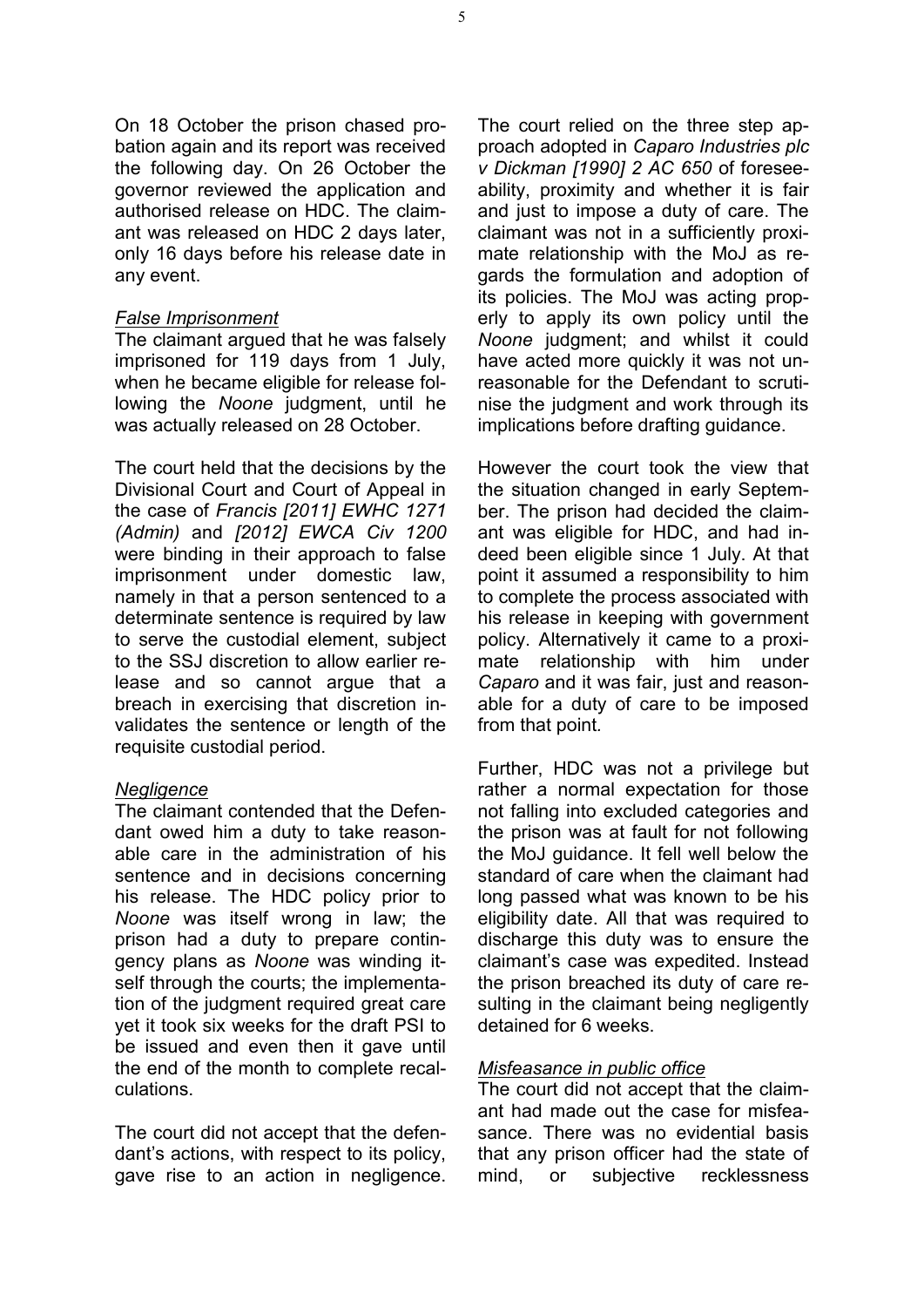necessary to establish untargeted malice.

#### *Human rights claim*

Pursuant to Section 7 HRA the claimant sought damages for the loss of his liberty and invoked Articles 8, 5 and 14 ECHR.

The court did not accept that the claimant's case engaged his Article 8 right to private and family or breached Article 5, since imprisonment was lawful.

The claimant's argument that he was discriminated against in breach of Article 14 was dismissed because of the binding decision in *Clift [2006] UKHL 54* that the nature of an individual's sentence did not amount to 'other status' in order to found a claim under it.

In conclusion all the claimant's arguments failed, but for the claim of negligence following the defendant's calculation in late August 2010 that the claimant was long past his HDC eligibility date. The prison fell well short of its duty of care in not according his application the priority that MoJ policy demanded and as a result the claimant was entitled to damages for the six weeks of detention prior to his eventual release on 28 October 2010.

### **RECALL**

#### *R (King) v The Parole Board* **[2014] EWHC 564 (Admin)**

This case concerned the test to be applied by the Parole Board when deciding whether to re-release an individual who had been recalled to prison. The key question was whether the Board should ask if continued imprisonment was necessary for public protection, or whether it should instead perform a balancing exercise regarding the risks and benefits of release.

In 2008 the claimant pleaded guilty to causing death by dangerous driving. He received a determinate sentence of seven years' detention in a Young Offender Institution. In 2011 he was released on licence. Around two months after his release, he was charged with two offences of common assault. His licence was revoked and he was recalled to custody, but he remained unlawfully at large for around nine weeks.

The claimant sought to judicially review the guidance issued by the Parole Board in December 2013, which addressed the test to be applied in considering a prisoner's re-release. The claimant was re-released in October 2013 but he was recognised as having standing to make a claim for declaratory relief on the basis that he remained at risk of being recalled until the expiry of his licence period.

#### *The Legal Background*

Under the CJA 1991, and then the CJA 2003, the SSJ had the power to direct the Parole Board regarding the issues to be considered when addressing the release of a prisoner on licence. The SSJ issued directions in May 2004 regarding the early release of determinate sentence prisoners, which explained that the Board should balance the risks of release against the benefits. In April 2012, the Board considered the claimant's re-release against the May 2004 directions and decided that release should not be recommended.

In December 2013, the parts of LASPO 2012 which amend the statutory regime for the release of prisoners on licence came into effect. It amended s.255 of the CJA 2003 by inserting two new statutory 'public protection' tests, without any mention of a balancing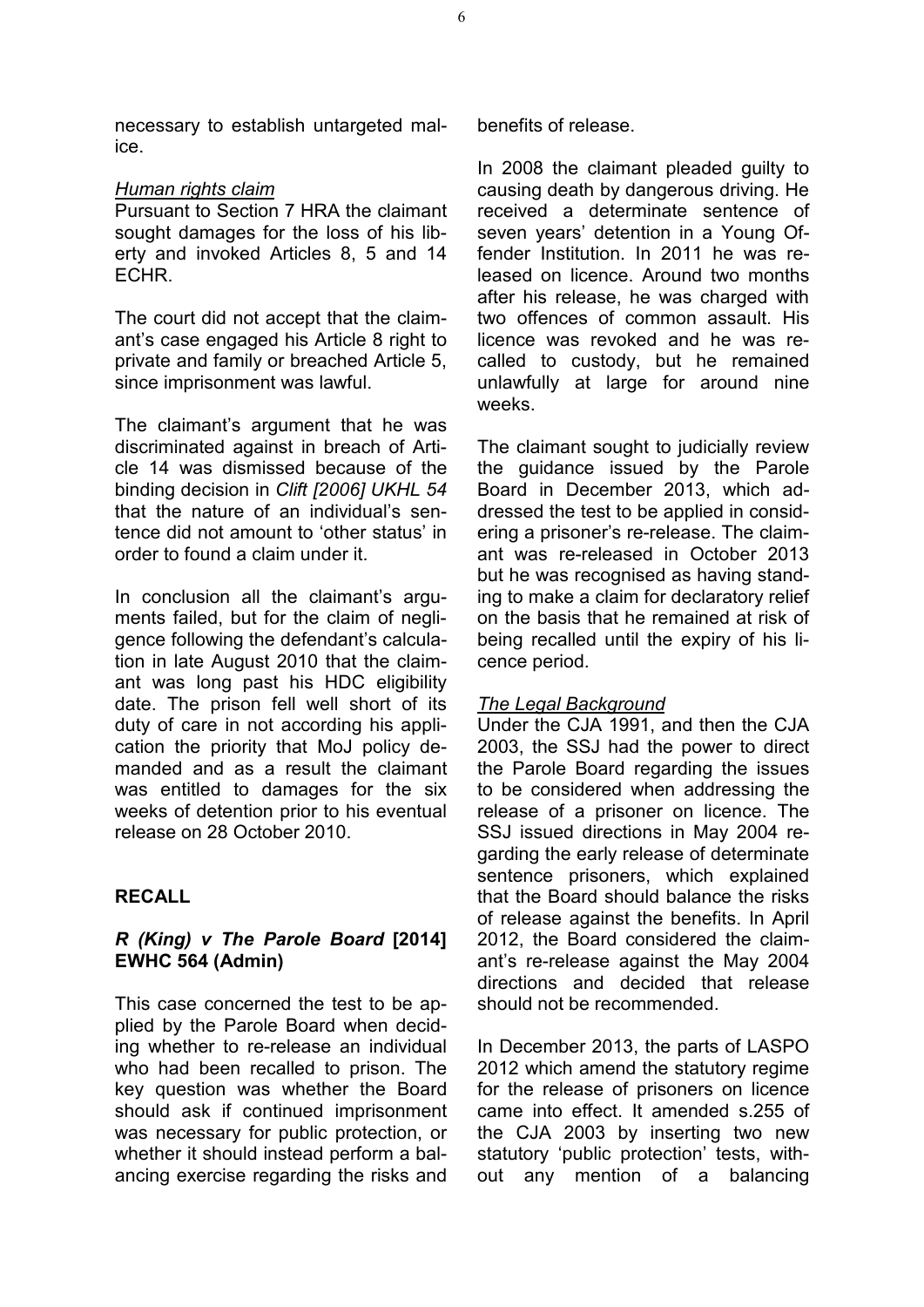exercise, that only applied to cases where the SSJ was deciding on a prisoner's re-release and provided no statutory test for cases in which the Board had to consider the re-release of a prisoner sentenced since the CJA 2003 came into force.

However, Schedule 17 of LASPO 2012 introduced Schedule 20B into the CJA 2003, which dealt with the re-release of prisoners sentenced prior to the CJA 2003, and this new Schedule did outline the test that the Parole Board should follow when considering a prisoner's rerelease. The test it outlined was one of public protection: the Board must be satisfied 'that it is no longer necessary for the protection of the public that the person should be confined'.

In November 2012, the Board issued a letter to its members which stated that there was a 'new test for the release of all determinate prisoners', and that public protection – rather than balancing– was the key. However, it also noted that LASPO 2012 was silent on the test that the Board should apply when considering re-release after recall.

In July 2013, the Lord Chancellor issued a statement which withdrew the guidance from May 2004 (that which outlines the balancing exercise). He stated that LASPO 2012 'contains a clear and consistent statutory release test that the Board must apply' in determining release, namely, that of public protection. He added that LASPO 2012 applies this public protection test 'to all cases which come before' the Board.

In December 2013, the Board issued new guidance on LASPO 2012 and the test to be applied when considering release. In section 5 of this guidance, the Board explained that public protection was the overriding consideration, and that there was no need to balance risks and benefits. This replaced but resembled the Board's own guidance of November 2012.

The claimant's case was that the Board's guidance of December 2013 was wrong as a matter of law, and should be declared to be so.

#### *The Arguments*

The claimant argued that it was of prime significance that LASPO 2012 had deliberately not set out a statutory test for the Board to apply when considering the re-release of a prisoner sentenced since the CJA 2003. In contrast, there were three tests for the SSJ to apply when considering release. Second, he argued that when Parliament passed LASPO 2012 it must have known of the legislative history and case law concerning the tests to be applied by the Board. Third, Parliament must also have known of the guidance contained in the SSJ's directions of May 2004. Fourth, he claimed that the fact that the SSJ has since withdrawn the May 2004 guidance does not in itself mean that the test must have changed. Fifth, he argued that, therefore, in the absence of any statutory provision in LASPO 2012 which expressly amends the test to be applied by the Board, Parliament must have intended for the test to remain as it was.

The Board argued that the legislative and case history 'all demonstrated an intention by Parliament to introduce one single test for actual release', and that this test was one of public protection. It added that it could not have been Parliament's intention that the test for the release of recalled prisoners should be different depending on whether it was the Board of the SSJ who was making the decision.

#### *The Outcome*

The court first asked whether the Board

7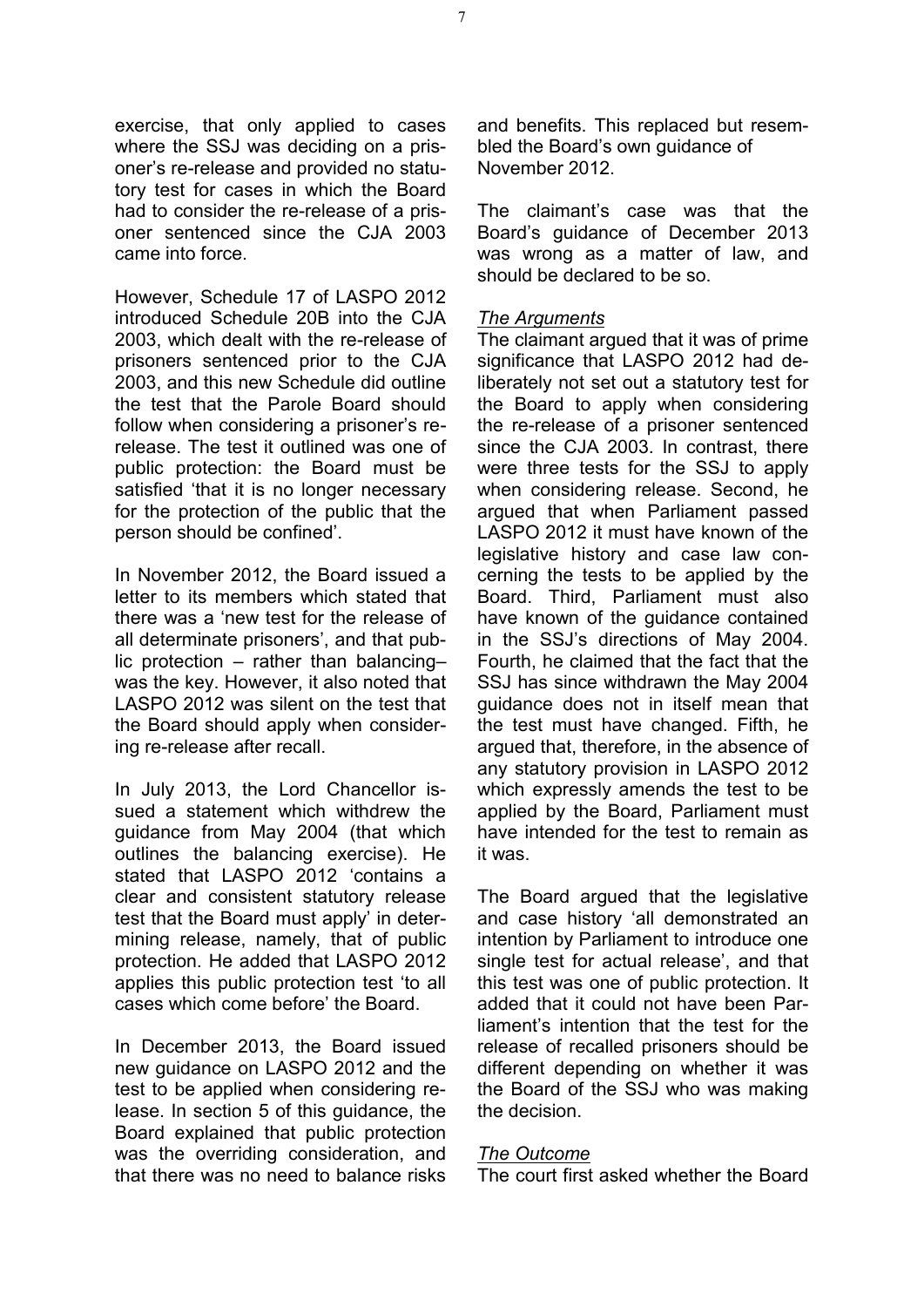has to apply a statutory test in deciding on re-release. It concluded that some uniform test had to be applied; the Board could not simply act as it wants. Further, although there is no explicit statutory test to be applied by the Board, the legislation strongly indicates Parliament intended the Board to apply the equivalent of an existing statutory test.

In reaching this conclusion, the court considered *R v Parole Board ex p Watson* [1996] 1 WLR 906. Here, Sir Thomas Bingham MR stressed that the function of the Board when considering a prisoner's re-release was almost identical to the function it performed when considering a prisoner's release at the end of his minimum term. Therefore, in the absence of an express statutory provision, the presumption must be that the same test applies in both cases.

The court then asked what that equivalent test should be. It concluded that the existing statutory test that should be followed is that of public protection: 'There is no other possible candidate'.

For these reasons, the claim was dismissed.

#### *Moinul Abedin v Secretary of State for Justice [2014] EWHC 78*

The claimant was sentenced to 20 years imprisonment in 2002 following his conviction for committing an act with intent to cause explosions likely to endanger life. In 2012 he was released on licence following from a decision of the Parole Board that, subject to a number of conditions, his risk to the public was reduced so that it could be managed in the community. The Board did not, but intended to, impose a condition that the claimant should not own or use a computer without prior permission from his supervising officer. In February 2013 the claimant was recalled to prison for an alleged breach of that condition. The claimant's request to rescind the recall was refused and he challenged the lawfulness of both the decision to recall him and the refusal to rescind the decision.

The Parole Board was asked to add some further conditions, including the computer condition, by the SSJ but the Board overlooked it so that it was not included. After the claimant was released there was a hearing to consider the computer condition. The claimant was not stopped from owning or using a computer, but had to accept that any computer he did use would be monitored. The claimant objected to it on the basis that when he was permitted to return to live with his wife and two children the only computer belonged to his wife. He believed it would breach her Article 8 right to private life if the computer was liable to be removed from her and inspected.

The claimant was not cleared to live with his wife and children, but could occasionally spend up to two days and nights with them. In January 2013 the claimant was granted weekend leave to stay with his family, on the condition that the police could come and collect the laptop. The family refused to surrender the laptop initially, but when it was surrendered and examined by a police expert it was discovered that the hard drive had been wiped. The receipt of this knowledge led the claimant to be emergency recalled to prison. It was held that emergency recall was properly regarded to be necessary.

In February 2013 the claimant's wife made a statement that the laptop had a fault and so was given to a friend's husband who could fix it. When the claimant's wife heard the request that the laptop be taken by the police, she says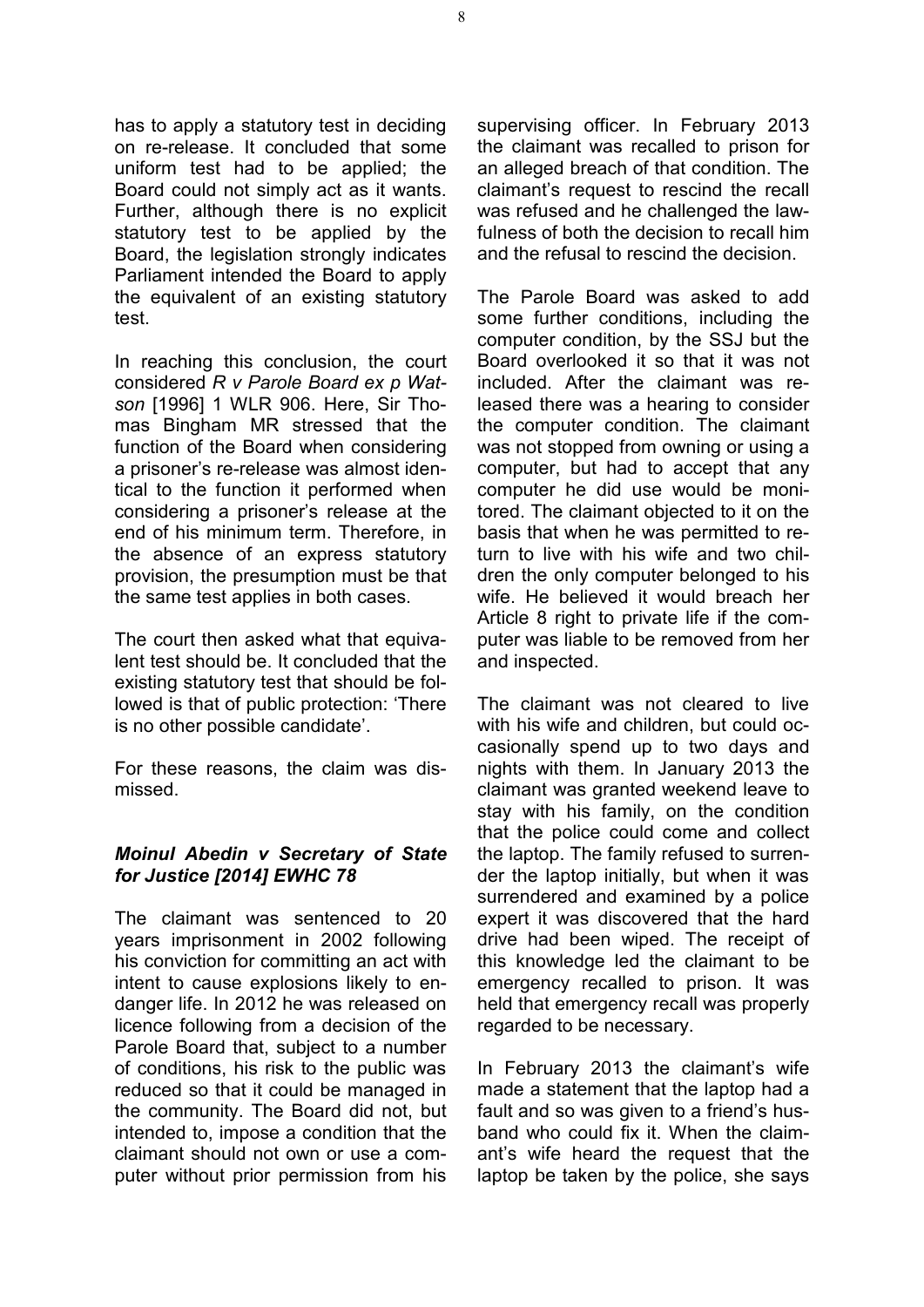she told her friend's husband to wipe the hard drive as there was personal information and photographs of her unveiled (and she being a strict Muslim held the belief that she was not permitted to expose her face to a male other than her husband). It was doubted why the claimant's wife did not tell anyone that the laptop would have been unavailable for inspection by the police as it was with her friend's husband, and why she did not inform the police of the unveiled pictures so that only a woman examiner could have looked at the laptop.

The court held that the recall was not unlawful because the unexplained wiping of the hard drive and the husband's presence in the house suggesting he had had access to the laptop, could justify it. The Parole Board will now have to consider whether the claimant did in fact breach the computer condition. The court rejected the claim that the recall and refusal to rescind the decision was unlawful.

#### **SMOKING IN CELLS**

#### *The Queen (on the application of Solomon Smith) v Secretary of State for Justice G4S Care and Justice Services (UK) Ltd [2014] EWCA Civ 380*

The issue in the case was whether it is a breach of a non-smoking prisoner's Convention right to respect for his private life and to equality of access to such rights (ECHR Articles 8 and 14) to compel him to share a cell with a smoker. It was known to the prison authorities that the appellant was a nonsmoker and that sharing a cell with a smoker was contrary to his wishes, but he was nevertheless placed in a cell with a smoker for seven nights.

The appellant's case was that being compelled to share a cell with a smoker violated his Article 8 rights by the failure of the respondents to safeguard him against the risk to his health of secondhand smoke whilst he was held in custody. His case was that the policy also unjustifiably discriminated against prisoners as compared with the position of the general public so as to contravene Article 14.

It was held that although the ECtHR recognised the potential of exposure to passive smoke to engage Article 8 rights, 'that question is not to be viewed in a vacuum', but considered with respect to the relevant facts and circumstances of the case. Here it could not be held to exceed the necessary minimum level of interference as the appellant was subject to a relatively short exposure of second-hand smoke. The appellant's experience was of an 'intensity, duration and effect' that did not amount to a violation of Article 8. A similar conclusion was reached in respect to Article 14.

It was unnecessary to consider whether the actions of the respondent were proportionate and justified since Articles 8 and 14 were not engaged.

#### **ADJUDICATIONS**

#### **R (Gifford) v Governor of HMP Bure & Secretary of State for Justice (Defendants), & Prisons and Probation Ombudsman (Interested Party) [2014] EWHC 911 (Admin)**

This judicial review concerned a challenge to the decision of the SSJ to refuse to quash findings of guilt against the claimant arising from two internal adjudications. The principal complaint was a matter of policy relating to the secure PIN-phone system, which the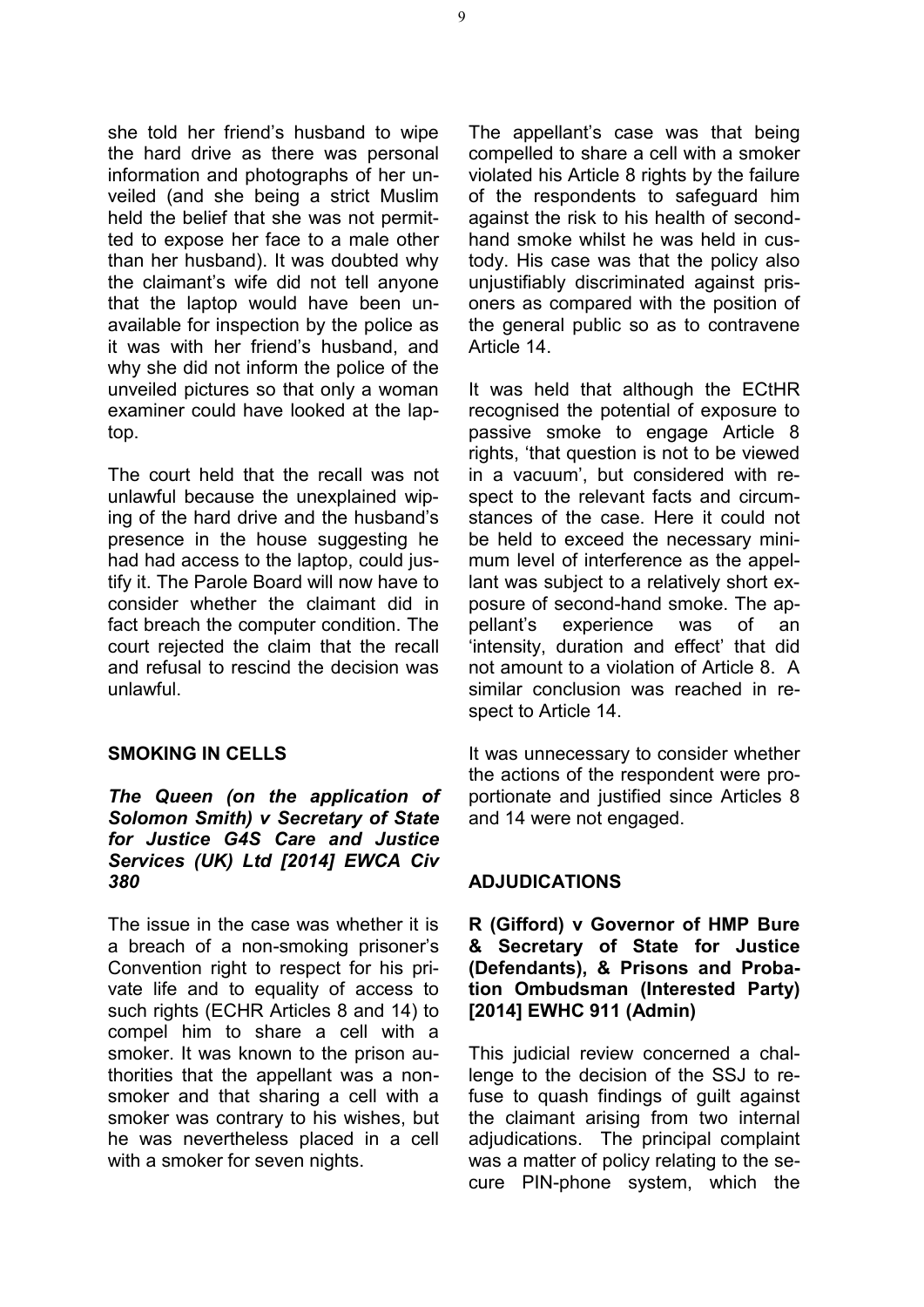claimant argued had led to denial of access to legal advice.

On the facts of the case the court held that the PIN-phone system policy was not relevant to the claim, a point which was conceded by the claimant.

The court was scathing about the remaining points of challenge, which were held both to have no merit and to be matters that should have properly been referred to the Prisons and Probation Ombudsman to determine.

The application for judicial review was dismissed, but at the invitation of the SoS, the judge went on to provide 'very general' guidance on the circumstances in which adjudication cases should be referred to either the PPO, or the Administrative Court for judicial review.

The judge held that the starting point for complaints made by prisoners arising in connection with adjudications is that they are 'generally suitable' for reference to the PPO due to: the PPO's experience of the prison service; the PPO's ability to deal with both merits and procedure; the relative speed with which the PPO can act; and the cost effective nature of the PPO's dispute resolution service. The court noted that it had taken more than a year for the present case to come to a hearing, compared with the PPO's current average complaint resolution time of 19 weeks.

The following examples of cases in which judicial review is the appropriate course were provided by the judge: (i) cases where an injunction is sought and other cases where there is an urgent or emergency element; (ii) cases where there is a challenge with which the PPO cannot deal, such as those which, on analysis, are about the underlying conviction or sentence; (iii) where the complaint is properly concerned with matters of policy.

As a matter of procedure, the judge stated that if a prisoner wishes to challenge an adjudication by way of judicial review they must explain in their claim form how and why the claim is not suitable for resolution by the PPO. If the claimant is asserting a policy challenge, a proper explanation of how and why the challenge concerns a matter of policy will need to be provided.

## **UPDATES ON PRISON SERVICE INSTRUCTIONS**

#### **PSI 05/2014 - SAFEGUARDING OF CHILDREN AND VULNERABLE ADULTS**

This PSI concerns amendments to the Safeguarding Vulnerable Groups Act (SVGA) 2006, enabling the Disclosure and Barring Service (DBS) to share information on the barred status of prisoners with prisons and probation services, for the purposes of the protection of children or vulnerable adults.

The work of the DBS was formerly undertaken by the Criminal Records Bureau (CRB). Its main statutory functions are to:

 Process requests for criminal records;

• Decide whether it is appropriate for a prisoner to be placed in or removed from a barred list under the SVGA or Safeguarding Vulnerable Groups Order (SVGO);

• Maintain the DBS children and adult barred lists.

The role of the DBS is to make independent barring decisions on people whose actions or behaviour render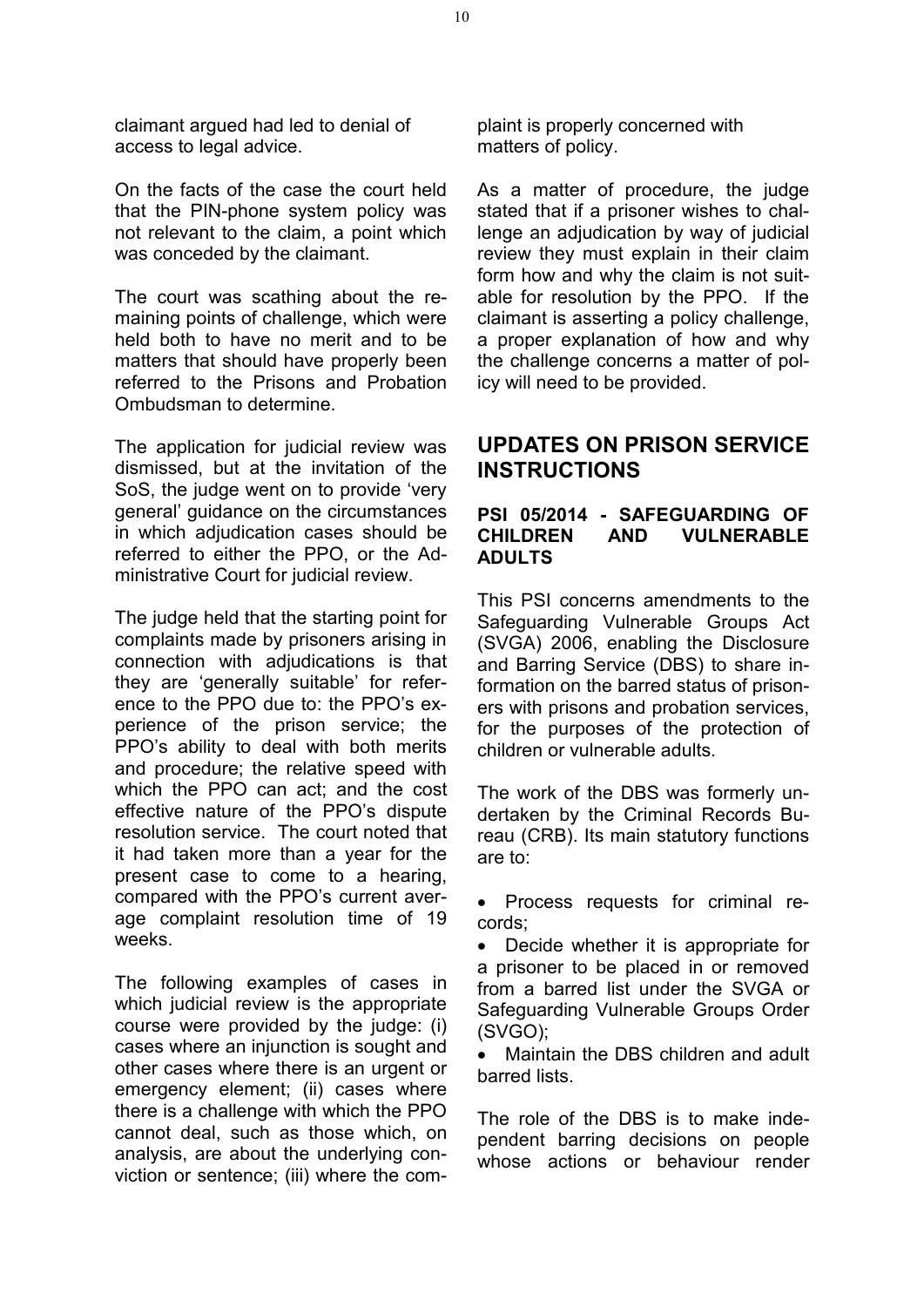them unsuitable to work (paid or unpaid) in regulated activity with children and/or adults.

The body requires that convictions or cautions for relevant offences should result in an automatic bar from working in regulated activity with children and/or adults. The list of relevant offences can be found in Annex A. The details of regulated activity is also included in the instruction.

Information obtained from the DBS on the barred status of a prisoner and the decision to bar will be taken into account during any reviews of serious harm, sentence plans and risk management plans.

A person placed in the barred list(s) has a right to appeal to the Upper Tribunal Administrative Appeals Chamber (England and Wales) and the Care Tribunal (Northern Ireland). The grounds for appeal are to be that the DBS has made an error of fact or law. A person barred can also make representations seeking a review of their inclusion on the barred list if they can demonstrate to the DBS that their circumstances have changed so significantly that it would no longer be appropriate for them to remain on the lists.

#### **PSI 16/2014 - REVISED SEARCHING POLICY FOR YOUNG PEOPLE**

This instruction replaces PSI 08/2012 on the policy for searching young people. It removes the routine mandatory full searching of young people in all circumstances, except those placed on the E-List and Restricted Status. It also requires that full searches only take place on a risk-led basis, on intelligence, or on reasonable suspicion that contraband is concealed on the person. Additionally, routine or random

searches may be carried out for a limited period and in response to specific security concerns and following a risk assessment.

This PSI supports the National Security Framework function 3.1 found in PSI 67/2011- Searching of the Person and its guidance is still applicable.

Young offender Institutions must keep records of all full searches undertaken.

On initial reception to a YOI, on transfer out to another YOI and during routine cell searches and visits a male prisoner must be given a level-A rub down. scanned with a hand held metal detector and searched using the BOSS. Those transferring into a YOI from another establishment will be given a level -B rub down search and scanned with a hand-held metal detector.

There is no central mandate for the search of young people on final discharge on completion of a sentence or on discharge for release on temporary licence. The institutions in these situations are to conduct a risk assessment and refer to their local search policies.

Restricted status young people and Elist young people must be fully searched on all receptions, on discharge to court or all other external escorts, as part of cell searches, after visits, work, education or training activities. A risk assessment is to be conducted in all other circumstances where searches may be conducted, for example, to and from exercise, segregation or other internal movements. The level of searching will depend on the level risk the prisoner poses.

The summary table of the requirements for the searching of the young persons can be found in Annex A of this instruction.